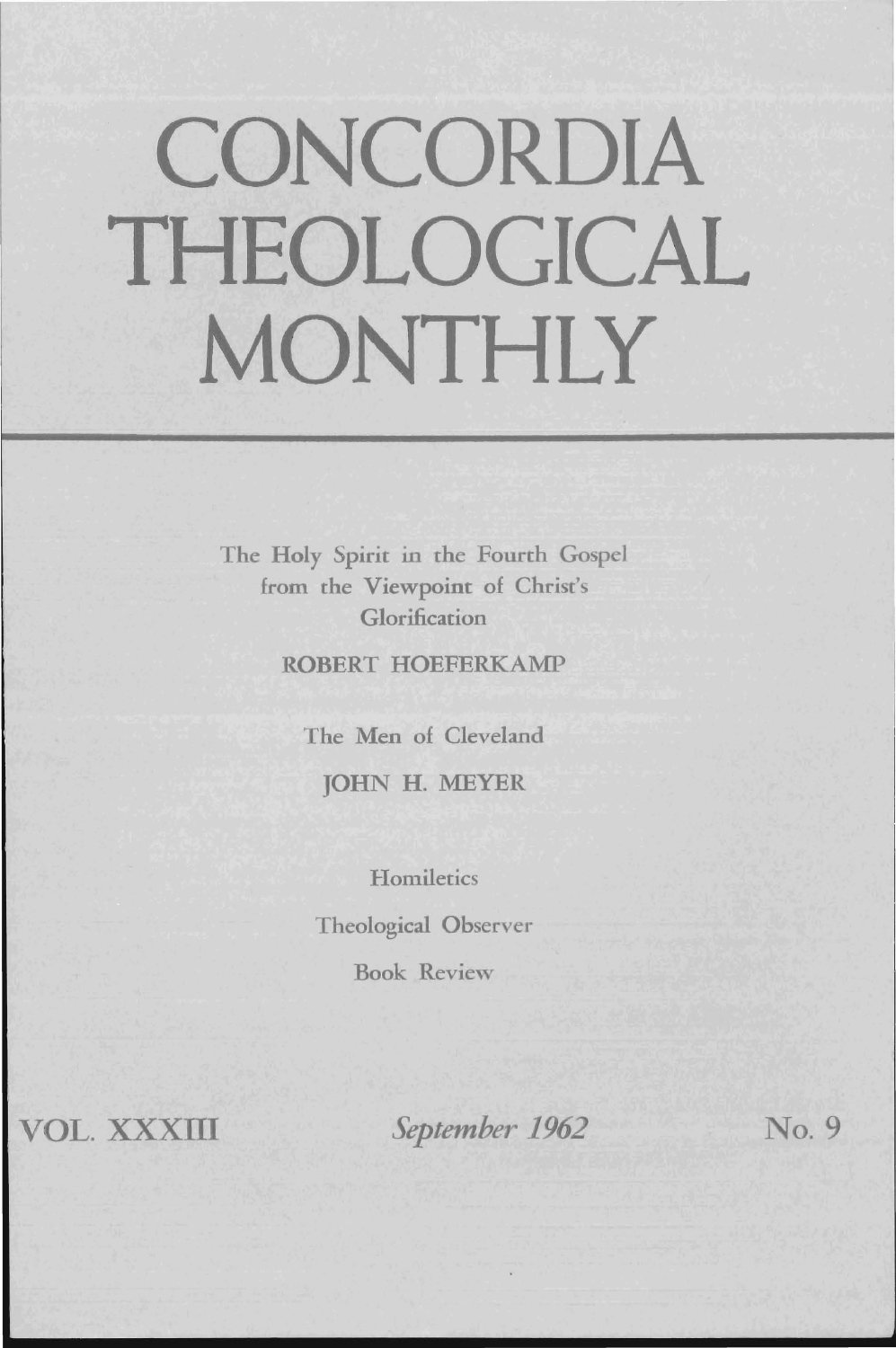### THE PAPACY AND SCRIPTURE

Under this heading the Rev. Dr. R. J. Ehrlich of Edinburgh in the *Scottish Journal 0/ Theology* (July 1962) reviews the relations of Romanism and Calvinism to Scripture. He writes *inter alia:* "Our position from the Reformed point of view and for the sake of the truth which is in Jesus Christ is that we must reject: 1. the identification of the Roman church with Jesus Christ; 2. the identification of the spirit of the Roman church with the Holy Spirit; 3. the identification by the Roman church of truth with its own subjectivity; 4. the appeal of the Roman church to its own self-consciousness, i. e., the so-called living tradition 'as the ultimate criterion of the truth.' Thus as Reformed churchmen we must appeal to the church of Rome to join us in submitting to the absolute lordship of Jesus Christ who alone determines His church's knowledge of Him. And to assure that the Christ to whom we submit together is neither a Genevan nor a Roman idol but the true Christ, we must appeal to the church of Rome to take seriously the old church's own act of humble submission in which, distrusting its ability to preserve the *paradosis* of the apostles pure and undefiled, it recognized the Canon [Scripture}, the true apostolic tradition fixed in writing, as the sole rule of faith and practice and renounced 'the right to consider as a norm other traditions not fixed by the apostles in writing.'" (The last words in single quotes are taken from Oscar Cullman's Scripture and Tradition.) While the article thus stresses very emphatically the *sola Scriptura* principle of the Reformation, it fails to emphasize the *sola fide* principle which Luther so sharply accentuated against Roman work-righteousness. The Tridentine anathema upon this *articulus /tmdamentalissimus* still stands. JOHN THEODORE MUELLER

### DEMYTHOLOGIZING IN THE PULPIT

Under this heading a Methodist minister, evidently of liberal orientation, reviews in *Religion in Life* (summer 1962) a number of sermons which Rudolf Bultmann preached during the critical years 1936-1950 and which appeared in an English translation under the title *This World and the Beyond.*  As the writer shows, Bultmann in his popular addresses makes no appeal to the miraculous as a basis for the message of the Gospel. But neither does Bultmann swing to the other extreme so as to use the purely rational as the basis of his appeal to the *kerygma.* His central strategy lies "in terms of the central, existential questions of man and what the Gospel has to say about men." His strategy regarding the resurrection of Christ is even more indirect; in fact, the resurrection is hardly ever mentioned. The stress is more upon the cross rather than upon the resurrection of our Lord. He never bluntly avers: "There was no physical resurrection." He simply does not refer to it in that context. In the second part of his article the writer asks what effect Bultmann's strategy should have upon our own preaching. He suggests that the modern minister should be perfectly honest with himself when he studies the Biblical documents. But in public the minister should be as honest as is Bultmann when he uses the term "pious fiction." This means that the modern liberal minister should apply Bultmann's strategy and neither assert nor bluntly deny the resurrection of Christ. To a Christian minister that policy spells dishonesty. He must not stop with the cross, but also preach Christ's resurrection and the resurrection of all the dead, the good and the evil. Those who deny the resurrection of the Lord, as of all men, err concerning the truth (2 Tim. 2:18) and make shipwreck concerning faith (1 Tim.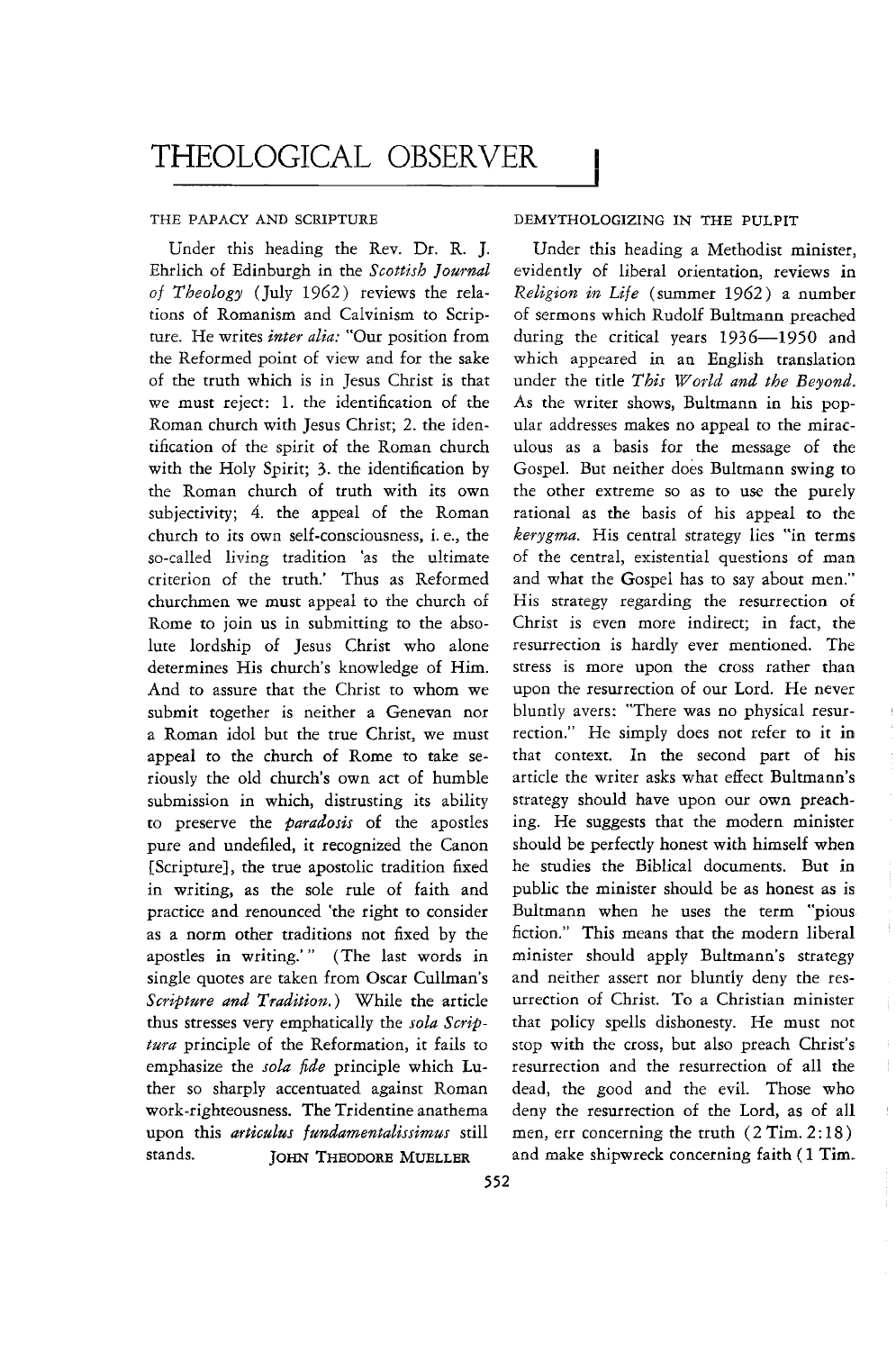1: 19). Such denial takes place also by refusing to proclaim it. Bultmann errs when he thinks that by his method of demythologizing he can make the *kerygma* palatable to modern man. The modern unbelieving man will always regard the Gospel as a stumbling block and foolishness, but to the elect of God, believing in Christ, it is God's power and God's wisdom (1 Cor. 1:18, 24). Paul's strategy was the very opposite of that which Bultmann suggests  $(1 \text{Cor. } 2: 2)$  and by this divinely inspired method he founded the Gentile Christian church, even in darkest heathendom. JOHN THEODORE MUELLER

## BRIEF ITEMS FROM THE NATIONAL LUTHERAN COUNCIL

Gettysburg, Pa. - Lutheran laymen and women in responsible Federal Government positions met here with church leaders in off-the-rewrd sessions to discuss a Christian response to the communist challenge.

Sixty participants in the Seminar on the Church and National Life, June 7-9, examined dimensions of the communist challenge to the West, compared Christian and communist ideologies, and considered communism as it affects Christian responsibility in relation to foreign and domestic situations. The three-day seminar held on the campus of the Lutheran Theological Seminary here was sponsored by the public relations units of the National Lutheran Council and The Lutheran Church - Missouri Synod.

Speakers outlined elements of the seminar theme: "Christian Response to the Communist Challenge." Discussion in small groups allowed for development of specific individual and group interests.

Lord Lindsay of Birker, a member of the British House of Lords, who is professor of Far Eastern Studies at The American University's School of International Service in Washington, D.C., gave an address on the dimensions of the communist challenge to the West.

The Rev. Ralph L. Moellering of Berkeley, Calif., who is a Missouri Synod campus pastor at the University of California, presented an ideological comparison between Christianity and communism.

Dr. Ernest W. Lefever of Washington, D. C, foreign policy analyst at the Institute for Defense Analyses, a private research agency which prepares studies for the U. S. Government, delivered a paper on the battle for men's minds overseas as it relates to Christianity and communism.

"Christianity and Communism - The Problem in the United States" was discussed by two denominational officials: Dr. Carl F. Reuss of Minneapolis, Minn., director of research and social action for the American Lutheran Church, and the Rev. Rufus Cornelsen of New York City, director of social action for the United Lutheran Church in America.

Dr. George W. Forell of Iowa City, Iowa, professor of Protestant theology at the State University of Iowa, gave the concluding address on the seminar theme.

Five discussion groups were led by the Rev. John Strietelmeier of Valparaiso, Ind., managing editor of the *Cresset;* the Rev. John Tietjen of New York, editor of the *American Luthefan;* and three Government officials from the nation's capital: Dr. Herbert Kahler, chief historian with the National Park Service; Einar T. Wulfsberg, administrator of the food additives petition control branch of the Food and Drug Administration; and Michael Mickett, investment analyst with the Federal Home Loan Bank Board.

Chairing the sessions were the Rev. Norman 1. Temme, associate director of the Missouri Synod's Department of Public Relations, and Dr. Philip A. Johnson, execu· tive secretary of the NLC's Division of Public Relations, both of New York.

From 1951 to 1959 the seminars for Lutherans in the Federal Government were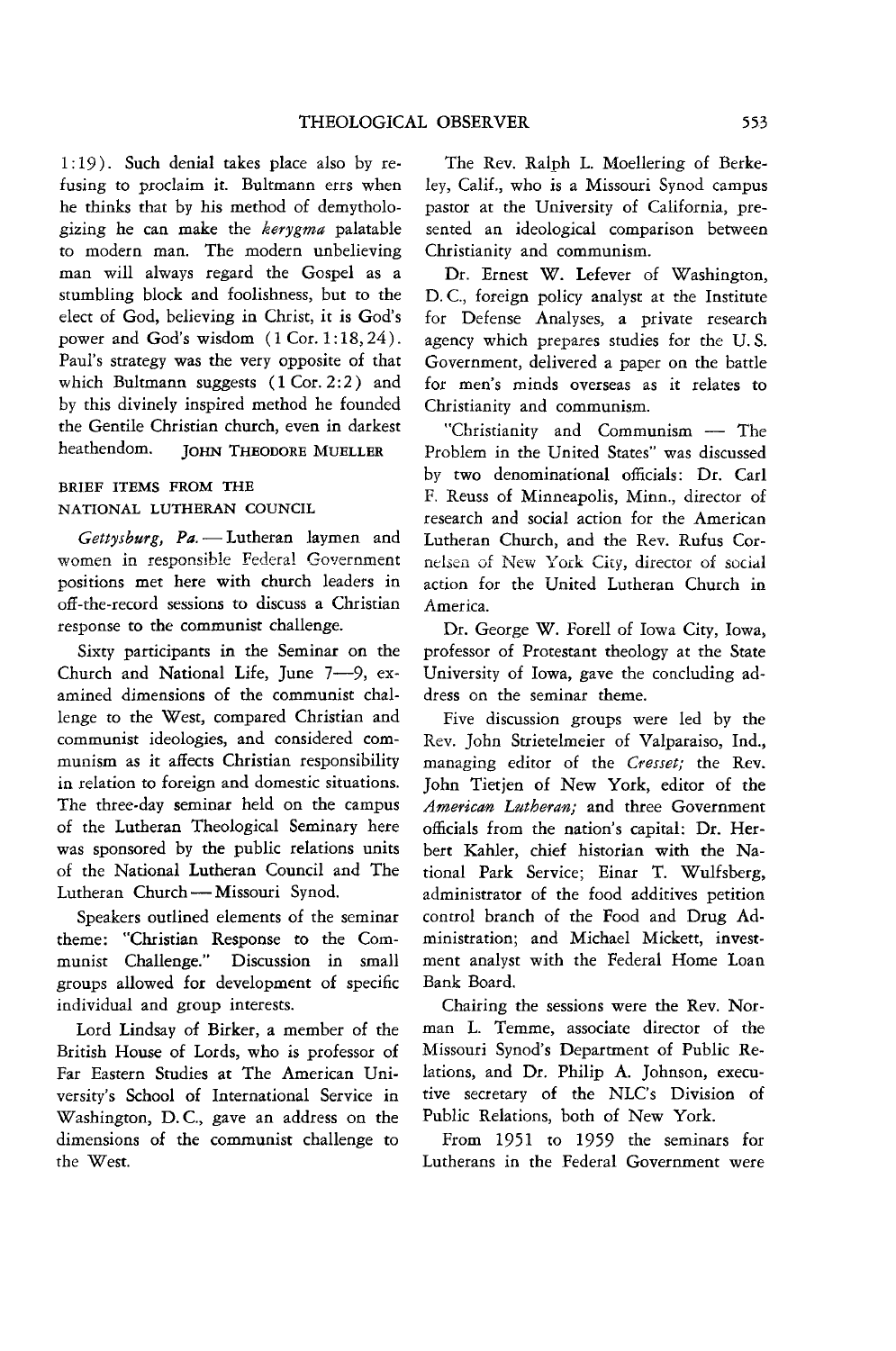held biennially. This is the fourth year they have been on an annual basis. The seminars offer a specialized method of deepening the insight of Lutheran lay people who hold high-ranking posts in the U. S. Government. They are designed to allow a free and frank discussion on subjects considered vitally important to Christian citizens.

New York. - Lutheran World Relief shipped nearly nine million pounds of relief supplies valued at \$802,306 to nine countries in May.

The material aid agency, representing National Lutheran Council participating bodies and the Board of World Relief of The Lutheran Church - Missouri Synod, has sent  $$4,265,764$  worth of goods to 14 countries in the first five months of 1962.

Since the agency was formed in 1946, its shipments have gone to 39 different countries. The total value of food, clothing, medicines and other relief supplies sent overseas in that time is \$136,478,458.

The total value of clothing, bedding, and shoes shipped during the month was set at \$463,374, and surplus food commodities had a total value of \$332,212. The agency also shipped \$6,720 worth of other relief items - nurses' uniforms and Kiddie Kits, small packets of school supplies and toilet articles for children.

*Minneapolis, Minn.* - Merger of the Lutheran Free Church into the American Lutheran Church was virtually assured here on June 14 when delegates to the LFC's 66th annual conference voted 530 to 112 in favor of union agreements.

Balloting on the issue brought to an end several years of deliberation by the 90,250 member LFC over the issue of merging with the ALC, a 2,365,000-member body, which is the third-largest unit of Lutheranism in the country.

Dr. John Stensvaag, LFC president, led forces favoring union with the larger body. Visibly moved in announcing vote results to the gathering of over 1,000 delegates and visitors, he led a prayer of gratitude and asked guidance for the church to "go forward worthily in a manner good for the Kingdom." The assembly hailed the historic moment by singing the doxology.

The climactic vote followed two hours of orderly debate in which 24 speakers were heard. Eighteen of the delegates expressed themselves in favor of the merger, and six spoke against the issue. All arguments were limited to five minutes' duration.

In addition to opposition citing concern over the ALC's constitution and fears of administrative control over congregations, a charge of "modernism" and "neo-orthodoxy" was leveled at the larger body's Luther Seminary at St. Paul, Minn.

In making the charge, the Rev. Karl Stendal of Minneapolis also criticized Russian Orthodox Church membership in the World Council of Churches and claimed ALC youth instructional materials acknowledge "evolution" with illustrations showing the similarity between gorillas and men.

The larger battery of merger proponents stressed advantages to the smaller body by being a part of the ALC's widespread program.

Following approval of the basic merger agreement, the delegates passed resolutions authorizing a \$101,339 financial effort in the Free Church for ALC programs, nominating 20 members to boards, commissions, and standing committees of the ALC and electing a seven-member board of regents for Augsburg Theological Seminary.

Augsburg College and Seminary, now governed by a single board, will be separated when the merger takes effect. The seminary regents will decide later whether the seminary will remain on its Minneapolis campus, move to the Luther Seminary campus at St. Paul in an affiliate relation, or whether it will merge with Luther Seminary. Whatever the alternative, the seminary will be-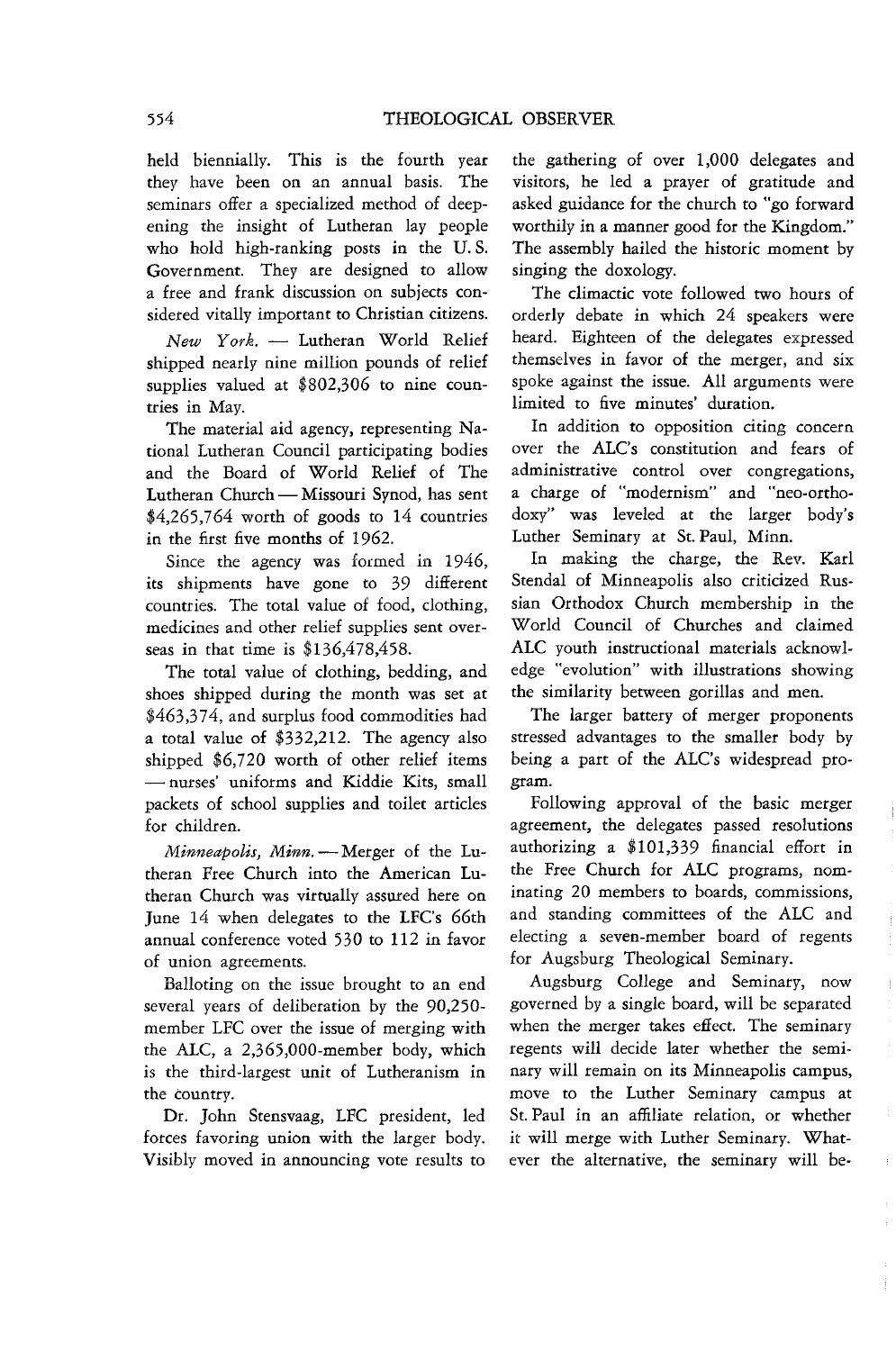come a unit of the ALC Theological Seminary, which is located on several campuses. Augsburg College will become a part of the ALC college system.

The Lutheran Free Church originally took part in the planning and discussion that resulted in the formation of the ALC but withdrew from the union negotiations after a congregational referendum in 1955 failed by 35 votes to gain a required three-fourths majority favoring the merger. A second referendum in 1957 lost by 15 votes.

Approval of the merger came last fall when a third referendum resulted in a 32 vote surplus over a required two-thirds majority. In the voting, 329 of a possible 331 congregations reported a total of 1,218 votes  $-845$  for merger and 373 against.

.As a result of the Free Church's favorable action at its annual conference here, an application for membership in the ALC will be presented to its general convention at Milwaukee, Wis., Oct. 18-24. It *is* anticipated that all arrangements for the merger will be completed by next February.

*New York.* - Archbishop Teodors Grunbergs of the Latvian Church in Exile died at Esslingen, Germany, on June 14. At 92 he was probably the oldest Lutheran bishop in active service.

The archbishop celebrated his 92d birthday last April 2. At the same time he also observed the 30th anniversary of his installation as head of his church. On May 21 he completed 63 years in the ministry.

Born on April 2, 1870, in Windau district, Latvia, Teodors Grunbergs was ordained in 1899. In 1931 he became a professor at the Riga Theological Faculty and the following year he was elected head of the Latvian Church-the first to bear the title of archbishop. In 1944, after his country came under communist rule, he was forced to go into exile.

He established his ecclesiastical headquarters at Esslingen, close to the "hard core" of Latvian displaced persons who, because of some handicap or other, have never succeeded in obtaining the opportunity to leave the refugee camps and resettle in another part of the world. From there he exercised spiritual jurisdiction over some 120,000 Latvian Lutherans scattered in North America, South America, Australia, and other areas of the globe.

When the LWF was organized at Lund, Sweden, in 1947, the archbishop signed its constitution in the name of the Latvian Church. He was elected a member of the federation's first Executive Committee, serving until the 1952 assembly at Hannover.

In 1956, when the West German Conference of Exile Lutheran Churches was formed by pastors and laymen who had left Latvia, Estonia, Lithuania, Poland, and Hungary, Archbishop Grunbergs became its first chairman.

*Chicago, Ill.* - New congregations were started in 1961 at the rate of one every 40 hours by National Lutheran Council participating bodies and The Lutheran Church-Missouri Synod, according to Dr. Robert W. Long, executive secretary of the NLC's Division of American Missions. He said 129 were organized by NLC churches and 85 by the Missouri Synod.

Florida, with 18 new Lutheran congregations organized during the year, led all other states, the missions executive reported. California was second with 17 and 11 new churches were started in Illinois.

Dr. Long said new Lutheran congregations were started in the District of Columbia and 38 of the 50 states. Missouri Synod churches were organized in 33 states, the District of Columbia and Canada.

*Cleveland, Obio.* - Plans to form a new cooperative association for all of America's Lutherans cleared a crucial hurdle here on June 28 when delegates to the 45th general convention of The Lutheran Church - Missouri Synod authorized their representatives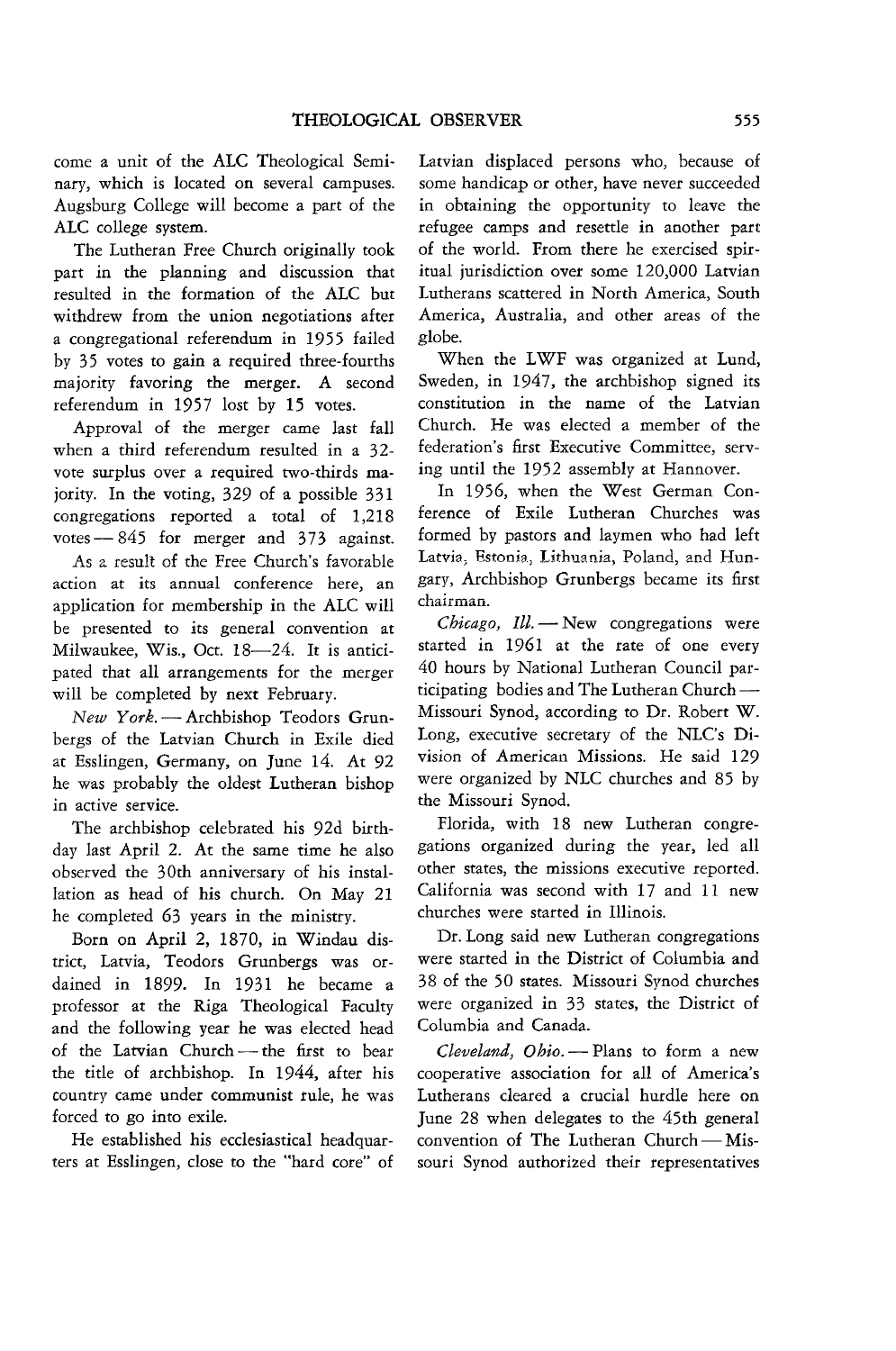to participate in future negotiations. A resolution to keep the synod involved with other Lutheran bodies in formulating plans for a new agency was passed by voice vote.

The new association, dedicated to common theological study and Christian service, would replace the present National Lutheran CounciL The NLC now represents the new 3,200,000-member LCA, the 2,400,000 member ALC and the Lutheran Free Church, a 90,000-member body which will merge with the ALC by next Feb. 1. With participation by the 2,GOO,000-member Missouri Synod, the new association would represent over eight million Lutherans in America. In addition, all other Lutheran bodies in the country  $-\text{with}$  some 400,000 members  $-\text{}$ would be invited to participate in the planning and formation of the new agency.

Each body that accepts is to be repre sented by seven members on a committee that will formulate the constitution and bylaws. It is hoped that the committee's report will be ready for submission to the conventions of the various bodies by 1965.

Discussions between the NLC and the Missouri Synod over the past two years resulted last November in agreement that sufficient doctrinal unity exists to justify further exploration toward formation of the new interchurch agency.

Except for theological study, according to present plans, each participating church would have the option of declining cooperation in individual activities of the agency. The establishment of pulpit and altar fellowship or organic union would be outside the scope of the new agency and participating bodies would be free to enter into or continue outside relationships.

*Detroit, Mich.* - The largest merger in the history of American Lutheranism brought the Lutheran Church in America into being here on Thursday, June 28.

In an hour of official business, colorful ceremony, and moving solemnity more than 7,000 persons in the arena of Cobo Hall witnessed the birth of the new denomination of 3,200,000 members.

The climactic moment came when four quarters of a massive white candle, each with a separate wick at its knife edge, were lighted by acolytes and then brought together in a single flame to symbolize the union of four church bodies into one body.

With its 3,200,000 members, the Lutheran Church in America becomes the largest of the 11 branches of American Lutheranism, followed by the 2,545,000 member Lutheran Church - Missouri Synod and the 2,365,000-member American Lutheran Church. The latter was organized last year by merger of the former Evangelical, American, and United Evangelical Lutheran Churches, The remaining eight Lutheran bodies have about 425,000 members in all.

The LCA ranks sixth in size in American Protestantism behind the Methodist Church, Southern Baptist Convention, National Baptist Convention, Protestant Episcopal Church, and United Presbyterian Church in the U.S.A.

*Vienna.* - Lutheran laymen in the United States are raising theological questions about the nature and content of their own church activity, a Lutheran World Federation commission heard here. A report to the LWF Commission on Stewardship and Congregational Life, presenting the findings of a sample survey by its American subcommittee, said U. S. laymen are: dissatisfied concerning the content they have found in the church's preaching and educational work; disturbed as to how to bear a sound Christian witness in the complex relationships and activities of present-day life; and puzzled as to the relation between their role in the church and that of the ordained ministry.

The report was written by Dr. Jerald C. Brauer, dean of the University of Chicago Divinity School, and presented here by a commission member, Dr. Robert W. Stackel,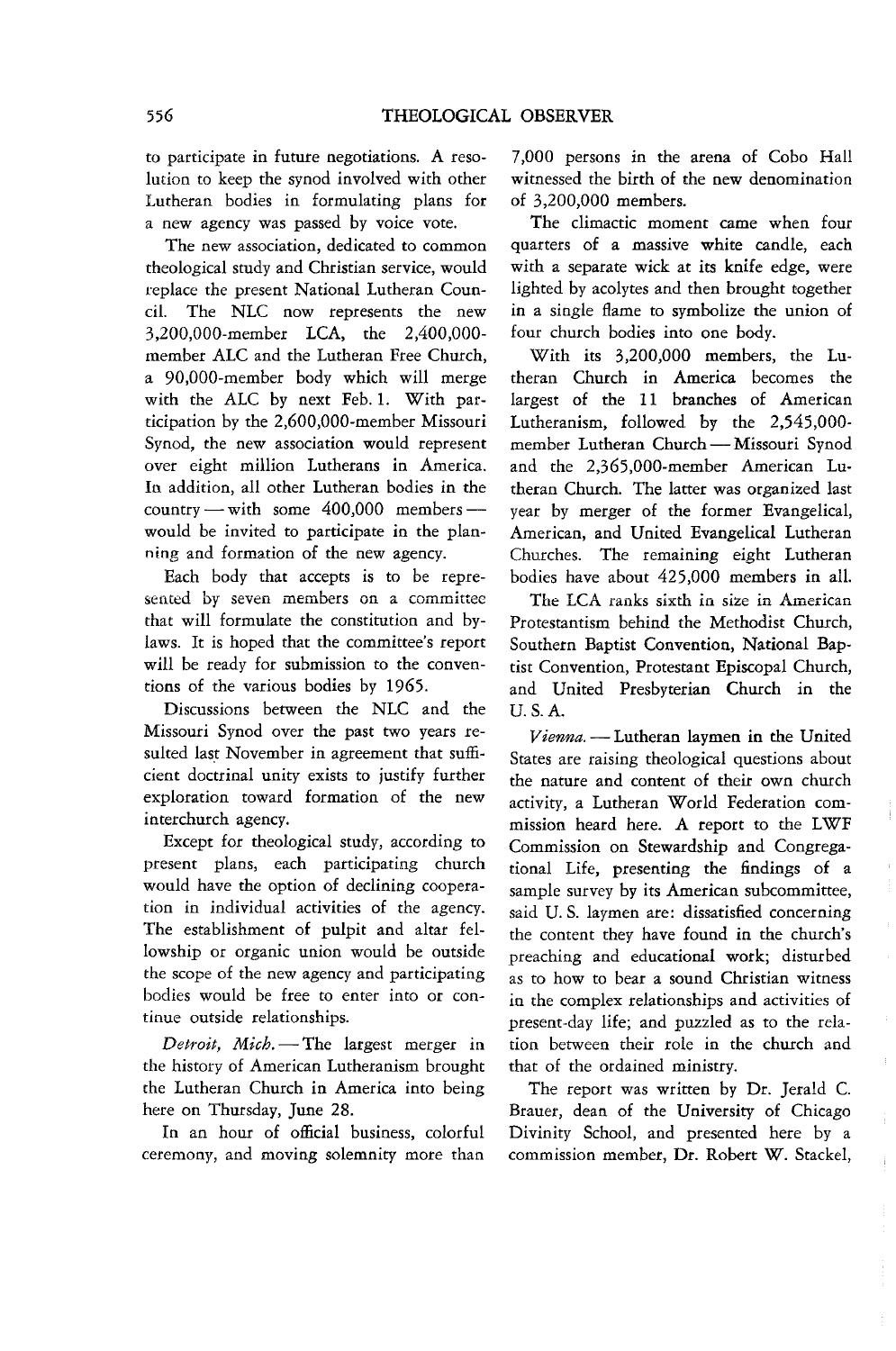an Akron, Ohio, pastor of the United Lutheran Church in America.

It advised American churches "not to leave ( their) people at a Sunday school level in their understanding of the Christian faith" at a time when their general educational level is rapidly rising. "In some of the suburban churches, it has already reached the point where the average church member has a college degree," it said.

*Detroit, Mich.* - Dr. Franklin Clark Fry, widely regarded as the most influential leader in world Protestantism, was elected here as the first President of the Lutheran Church in America. The choice of Dr. Fry to head the LCA came a few hours after the new denomination was officially established on June 28 as the product of a four-way merger.

*Cleveland, Obio.* - Dr. John W. Behnken, 78, President of The Lutheran Church-Missouri Synod for 27 years, was designated a lifetime "Honorary President" of the 2,700,OOO-member body in an emotionpacked ceremony at its 45th general convention. Dr. Behnken, who announced his retirement at the convention's opening sessions, will be succeeded by Dr. Oliver R. Harms, the synod's First Vice-President since 1959.

Dr. Harms, 61, who was elected on a fifth ballot over four other candidates, will assume the presidency July 1. He resides in St. Louis, Mo., where the church has its headquarters.

The convention also elected four Vice-Presidents. Dr. Roland P. Wiederaenders, 53, pastor of Trinity Lutheran Church, Corpus Christi, Tex., was named to the First Vice-President post at St. Louis. He is a former synodical Vice-President and formerly headed the Texas District. Dr. Theodore F. Nickel, 58, of Chicago, was named to his first term as a Vice-President and received the second position. He has been President of the Northern Illinois District since 1960. Reelected as Vice-Presidents were Dr. George

W. Wittmer, 55, in the third position, and Dr. Arthur C. Nitz, 56, fourth. Dr. Wittmer is pastor of Messiah Lutheran Church in St. Louis, Mo., and Dr. Nitz is pastor of Saint Paulus Lutheran Church, San Francisco, Calif.

Cleveland, Obio. - The Lutheran Church - Missouri Synod conventions will be held every two years instead of every three years after 1965, unless congregations overrule action taken by delegates to the body's 45th general convention here.

The site of the 1965 meeting, Detroit, Mich., had previously been decided at the Missouri Synod's 1959 convention in San Francisco, Calif. The current convention chose New York; Denver, Colo.; and Milwaukee, Wis., in that order, as the locations for the sessions likely to be held in 1967, 1969, and 1971.

The Missouri Synod convention decision will be placed before congregations in the form of notification in official publications. Unless one third of the congregations dissent in writing within six months after the last of three monthly notifications, the convention resolution will take effect.

*Cleveland, Ohio.* - Consolidation of several committees dealing with doctrine and interchurch relations into a single Commission on Theology and Church Relations was voted here by delegates to the 45th convention of The Lutheran Church-Missouri Synod. The new 23-member commission will consolidate work now done through committees on doctrinal unity, woman suffrage, doctrine and practice, Finnish relations, and Bible versions.

The resolution establishing the commission called it a way to provide the church with a "unified, single voice when addressing itself to extra- and intra-synodical organizations."

In addition to providing the denomination with a "clearinghouse for all matters relating to doctrinal unity," the commission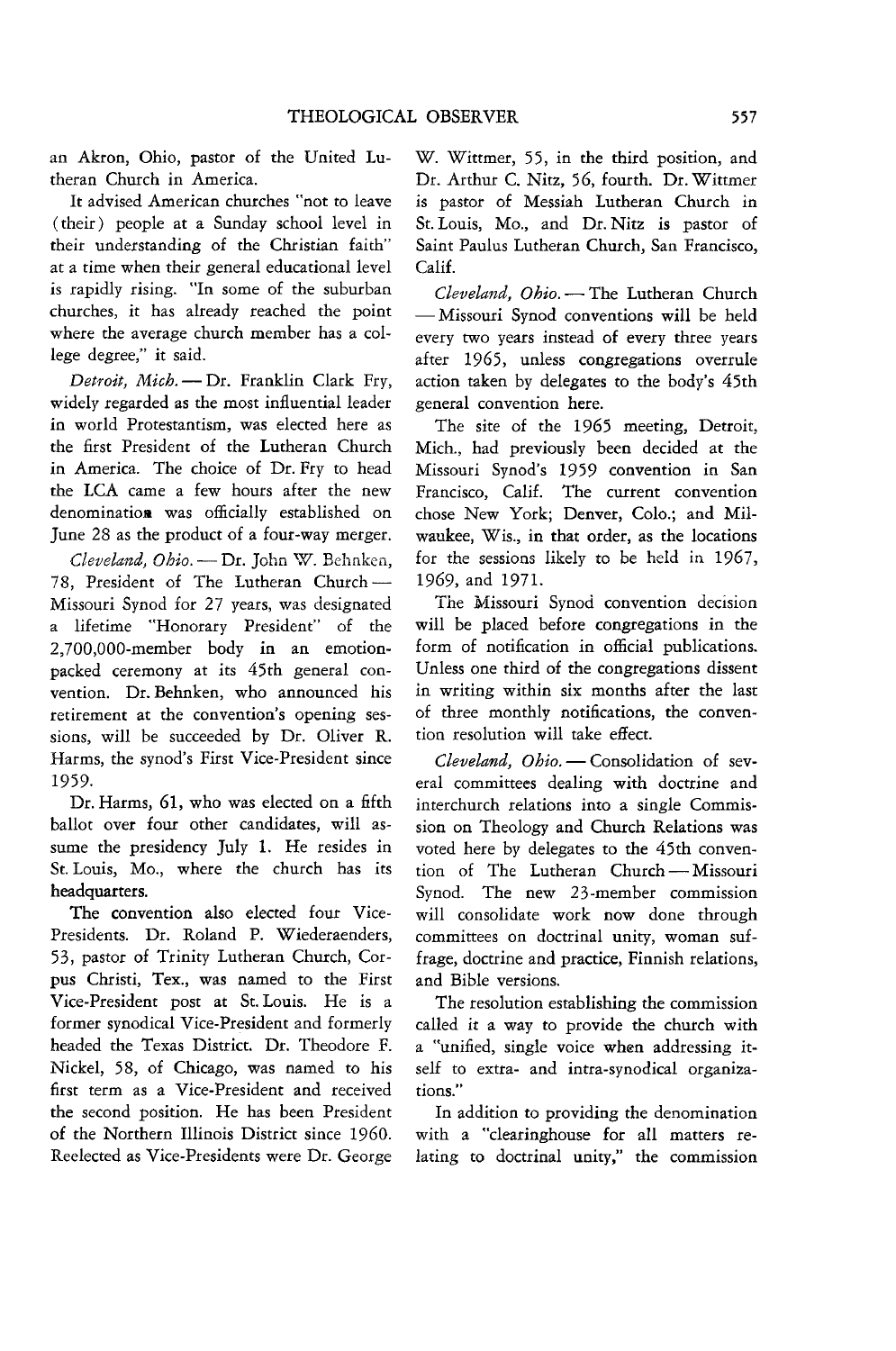will "give guidance and advice in conducting institutes and seminars on theological matters ... and provide opportunities for theological study by pastors and teachers in service." One of the commission's prime functions will be to assist the church president "in representing the Synod in official contacts with other churches and synods in the interest of divine truth."

*Cleveland, Obio.* - The Lutheran Church - Missouri Synod participation in doctrinal talks with other Lutherans and Presbyterian and Reformed bodies was approved by the 45th triennial convention of the synod.

A series of discussions is planned between Lutheran and Reformed bodies, not to consider mergers but to explore the theological areas in which the groups have historically disagreed. The first meeting was held in New York last February, and the second session is scheduled for February 1963.

Last year the North American area of the World Alliance of Reformed Churches holding the Presbyterian Order invited the National Lutheran Council, which comprises American member churches of the Lutheran World Federation, to engage in the talks. Missouri Synod representatives took part on the invitation of the NLC.

The first meeting was generally exploratory, devoted to establishing areas to be studied in the future. The second session will deal with respective views of the Gospel, the Scriptures, and the Confessions.

Formation of an international organization of Lutheran bodies which are in fellowship with the Lutheran Synodical Conference in this country was endorsed in another convention resolution. "We are now in fellowship with an increasing number of sister churches throughout the world," it stated. "This circumstance presents a glorious and God-given opportunity as never before to enlarge the Lutheran Synodical Conference into an international organization of confessional Lutheran churches."

As proposed, the organization would involve about 3,300,000 Lutherans in churches which are not affiliated with the Lutheran World Federation. The LWF represents approximately 50 million Lutherans around the world.

The resolution directs the Missouri Synod to ask the synodical conference at its meeting in Chicago next Nov. 13-15 to "take immediate steps" to form the international group.

In another action, Missouri Synod delegates voted to continue the practice of sending observers to national and international conventions and conferences. It was noted that the synod's relationships with the World Council of Churches and other federations of churches has not changed but said "such representation has value in keeping our Synod abreast of theological developments and trends in various sectors of the church world."

*Detroit, Mich.* - The Lutheran Church in America established here by a four-way merger received the "cordial greetings and hearty felicitations" of The Lutheran Church - Missouri Synod. The greetings were brought by both the outgoing and the incoming Presidents of the Missouri Synod on Saturday, June 30, a few days after the Synod's change in leadership at its triennial convention in Cleveland, June 20-29.

Dr. John W. Behnken of St. Louis, Mo., spoke in the morning at the final business session of the LCA's constituting convention. His successor, Dr. Oliver R. Harms of St. Louis, full-time First Vice-President of the Synod for the past three years, appeared in the evening at the convention banquet, a few hours before he officially assumed the presidency.

Emphasizing that the Missouri Synod has "ever considered the issue of Biblical doctrine and Scriptural practice of paramount importance," Dr. Behnken voiced the conviction that "this is what we Lutherans in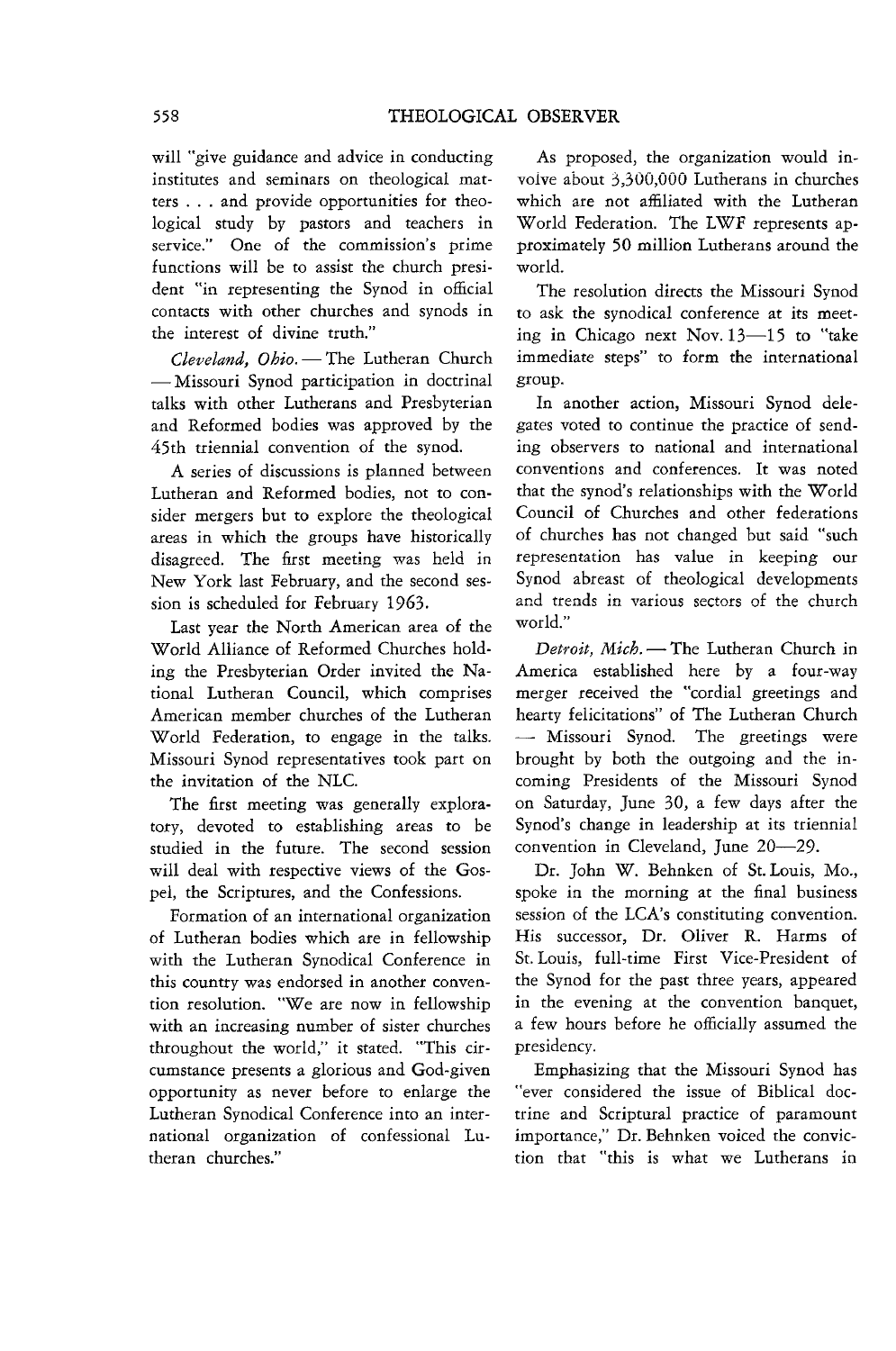America and Lutherans throughout the world need most of all. Yes, we are persuaded that it is the witness which we owe to Protestantism, Catholicism, and paganism throughout the world." Applause came when Dr. Behnken told the convention "we surely pray fervently that ultimately it may please God to bring about (Lutheran) union on the solid basis of true unity." Three times delegates rose to their feet and applauded the veteran churchleader: as he was escorted to the podium by Dr. F. C. Fry, at the close of his greetings, and again as he left the convention hall.

# NEWS RELEASE OF THE AMERICAN BIBLE SOCIETY

A 20% increase in overseas distribution of the Scriptures for the second consecutive year - much of it in areas of political tension - was reported at the 146th annual meeting of the American Bible Society in New York City on May 10.

The demand for the Bible rises dramatically during periods of political unrest, according to the annual report of the Society's Board of Managers. The report noted that "Cuba and Congo are cases in point; in the former, distribution increased during 1961 from 611,993 to 906,660 Scriptures, and in Congo there was an increase of over 75,000 Scriptures. The Bible clearly brings God's power to men who are seeking freedom from oppression, whether it be political or spiritual."

During 1961 the Society distributed over 24,000,000 copies of Scriptures in this country and in over 100 other countries on six continents. **It** was the largest annual total since the Society was founded in 1816. More than 11,000,000 copies were distributed overseas.

The American Bible Society, in cooperation with the 22 other members of the United Bible Societies, helped to bring about a dis-

tribution of more than two million copies in three countries and more than a million in two others. They were India, 2,791,297; Japan, 2,505,305; Argentina, 2,041,180; Brazil, 1,595,312; and Korea, 1,039,647.

Distribution in the United States was 12,696,706 copies during 1961. "Measured against distribution figures of previous years, an impressive distribution record has again been made by the Society in the United States," the report pointed out. "Measured in the light of population increase and of the large number of unchurched individuals  $-$  some 50,000,000 having no contact with Holy Scriptures - much more remains to be done."

During the past year the Society greatly expanded its distribution of Scriptures to persons of special need in hospitals, nursing homes, jails, and other institutions. Hundreds of thousands of Spanish Scriptures were furnished to agricultural migrant workers. Over 6,000,000 special Scripture portions were circulated for Christmas and Easter reading.

During the year, the number of languages into which at least one book of the Bible has been translated rose to 1,181, an increase of 16 over 1960.

A book of the Bible has now been translated into the following languages which never before had any part of the Scriptures: Baure ( Bolivia), Bawm (East Pakistan), Diola (Senegal), Ghetsogo (Gabon), Guaica (Venezuela), Hallam (Assam), Huitoto: Muinana (Peru), Ixil (Guatemala), Kabre (Togoland), Kyaka (New Guinea), Manobo: Ilianen (Philippines), Mixe de Coatlan (Mexico), Nambya (Southern Rhodesia), Phom Naga (Assam), Piro: Manchineri (Peru), and Toma (Guinea).

There are now 226 languages in which the whole Bible has been published, 281 in which a whole Testament has been published, and 674 in which at least a complete Gospel or other book has been published.